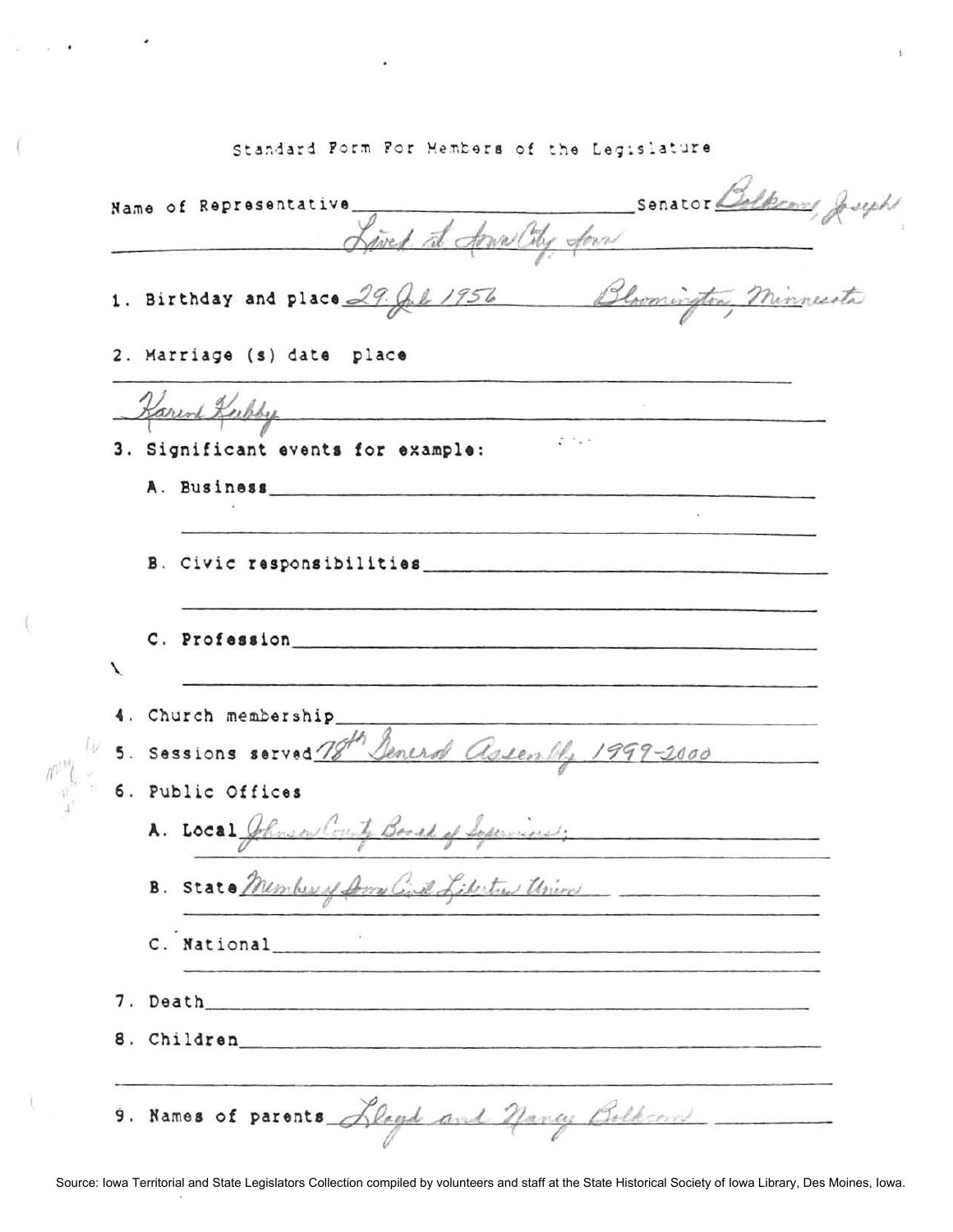| 10. Education <b>contraction</b> | -OUR CONTRACTOR CONTRACTOR CONTRACTOR CONTRACTOR CONTRACTOR CONTRACTOR CONTRACTOR                                                                                                                                              |  |
|----------------------------------|--------------------------------------------------------------------------------------------------------------------------------------------------------------------------------------------------------------------------------|--|
|                                  | 11. Degrees BA from St. Ambres Unworsty, MA. from aniesotyphia,                                                                                                                                                                |  |
|                                  | 12. Other applicable information Semocrat                                                                                                                                                                                      |  |
|                                  |                                                                                                                                                                                                                                |  |
|                                  | <u>se manifesto de la contrada del manifesto de la contrada de la contrada de la contrada de la contrada de la co</u>                                                                                                          |  |
|                                  | the contribution of the company of the contribution of the control of the control of the Control of the control of the control of the Control of the Control of the Control of the Control of the Control of the Control of th |  |
|                                  |                                                                                                                                                                                                                                |  |

 $\bar{\nu}$ 

 $\ddot{\phantom{0}}$ 

Í

 $\langle$ 

 $\langle$